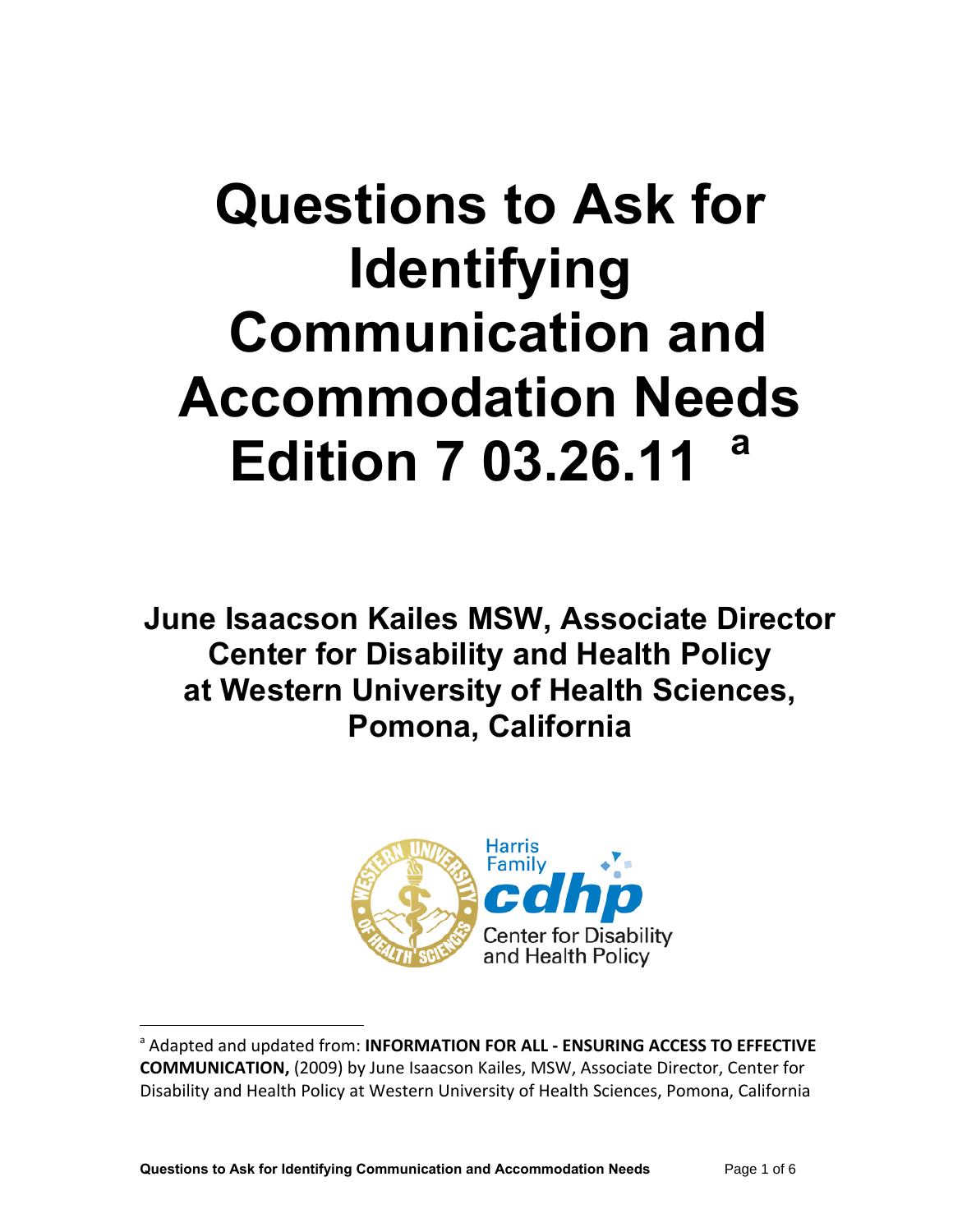#### **Patient or designated support person answers these questions.**

These questions help determine patients' access needs including communication access. These questions can be customized for use in the patient registration and appointment setting process as well as the in-patient nursing assessment process.

| <b>Patient's Name:</b>                                                                                          | Date:                              |            |
|-----------------------------------------------------------------------------------------------------------------|------------------------------------|------------|
| Name (if other than patient answering these questions):                                                         |                                    |            |
| <b>Relationship to Patient:</b><br><b>Example 1</b> Family Member<br>$\Box$ Friend / Companion<br>$\Box$ Other: | $\Box$ Personal assistant services |            |
| <b>PATIENT:</b><br>I understand spoken information best when it is in                                           |                                    | language]. |

I understand written information best when it is in \_\_\_\_\_\_\_\_\_\_\_\_\_\_\_\_\_\_\_[language].

**Do you need assistance with? [√ checked boxes should lead interviewer to appropriate questions (or drop-down menus in a computer system) detailed below]** 

| reading                                             |
|-----------------------------------------------------|
| walking                                             |
| I speaking                                          |
| hearing                                             |
| seeing                                              |
| moving (mobility / physical / motor)                |
| remembering, understanding, learning, communicating |
|                                                     |



**STOP HERE IF NO BOXES ARE CHECKED** 

**================================================================**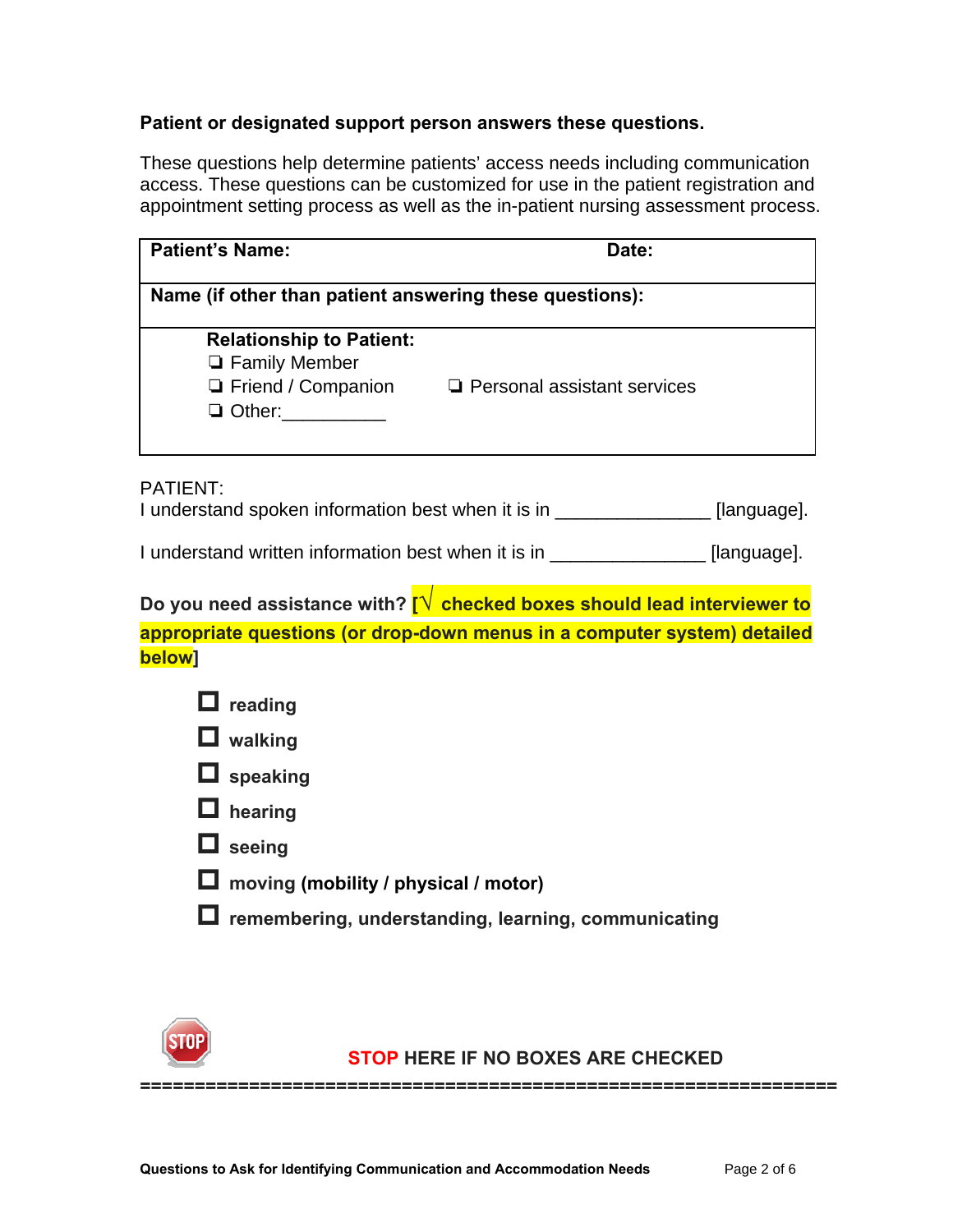#### **1. MOVING (MOBILITY / PHYSICAL / MOTOR – LIMITED OR NO ABILITY GRAB, GRIP, LIFT, HOLD, ETC):**

#### **1. 1. Uses**

- **D** Wheelchair
- Scooter
- **D** Walker
- $\Box$  Cane
- **D** Braces
- $\Box$  Prosthesis
- **□** Service Animal
	- o Overnight stay w/ animal
	- o Overnight stay w/o animal
- **□** Stretcher
- $\Box$  O<sub>2</sub>
- **D** Ventilator

#### **1. 2. Needs**

- Assistance walking
- **□** Assistance transferring
- $\Box$  Assistance with positioning
- Accessible Sleeping Room / bathroom\*
	- o Visual notification devices (Door flasher)

#### **1. 3. Accessible medical equipment**

- $\Box$  Scale
- $\Box$  Exam / diagnostic table or chair
- $\Box$  Assistance transferring
	- o Full
	- o Partial
	- o Lift equipment

#### **D** Bariatric

- o Bed
- o Wheelchair
- o Lift equipment
- $\Box$  Other: (i.e. infusion chair, MRI etc)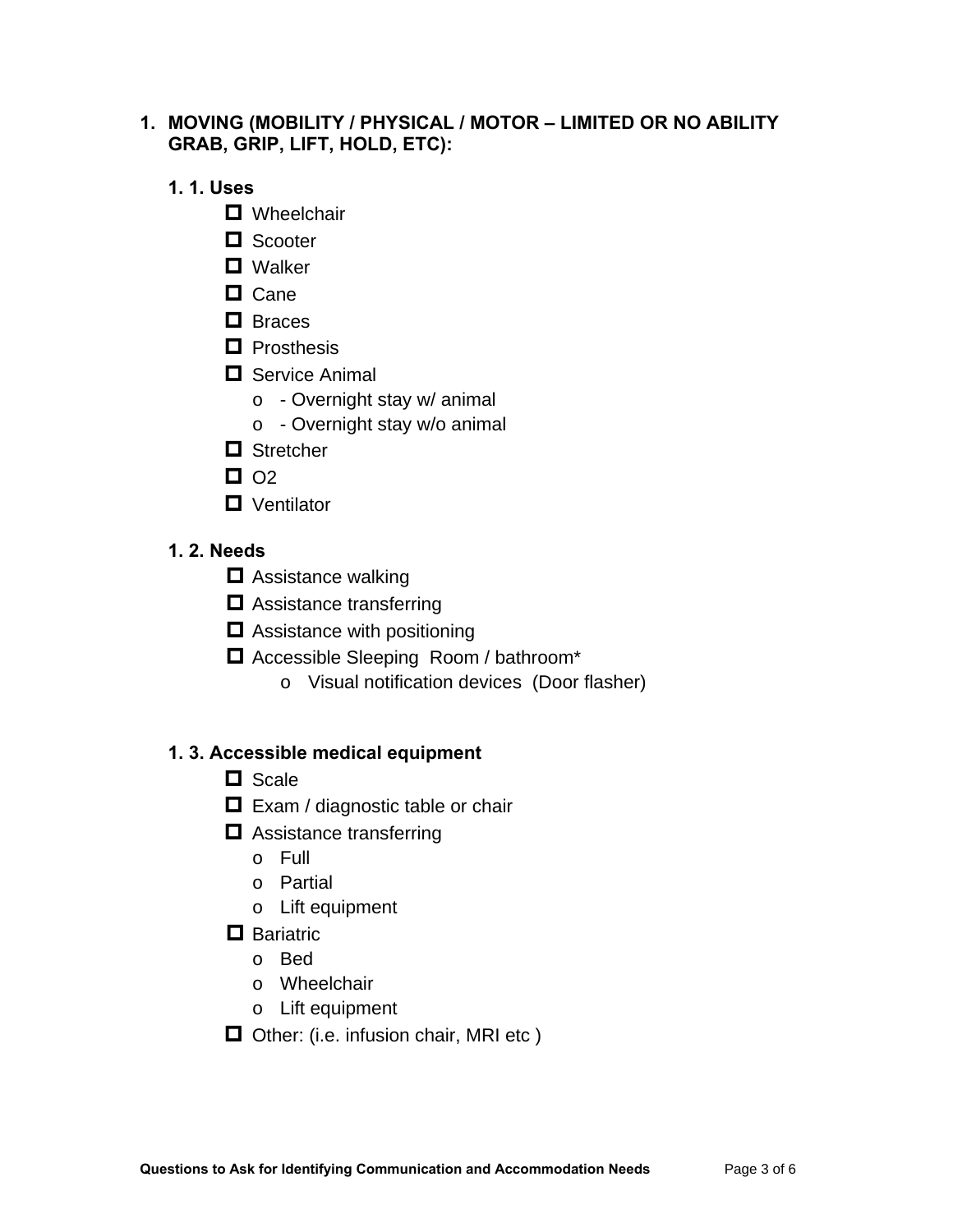Call Buttons / TV remote control / Water\*

- $\Box$  Large button / pillow switches
- $\Box$  Sip / puff
- $\Box$  Accessible water source

# **2. HEARING**

Interpreter [specify type]

- $\Box$  American Sign Language (ASL)
- □ Pidgin Signed English (PSE)
- □ Signed English
- D Oral
- □ Cued speech
- $\Box$  Tactile
- **D** Other. Explain:

Other accommodations:

- **□** Letter, word, picture, translator boards
- $\Box$  Pad / pen writing notes
- Visual notification devices \*
	- o door flasher
	- o phone ring flasher
- $\Box$  Phone with amplified sound  $*$
- $\Box$  Computer-assisted real time transcription (CART)
- $\Box$  Assistive listening device

# **3. SPEAKING**

### **Uses:**

- $\Box$  Letter, word, picture, translator boards
- $\Box$  Speech Generating Device

# **4. UNDERSTANDING, REMEMBERING, LEARNING, COMMUNICATING**

# **Difficulty with:**

- $\blacksquare$  Thinking of right words
- $\blacksquare$  Putting thoughts together
- **D**Following directions
- $\square$  Speaking clearly

### Needs:

 $\Box$  Family member/assistant for overnight stays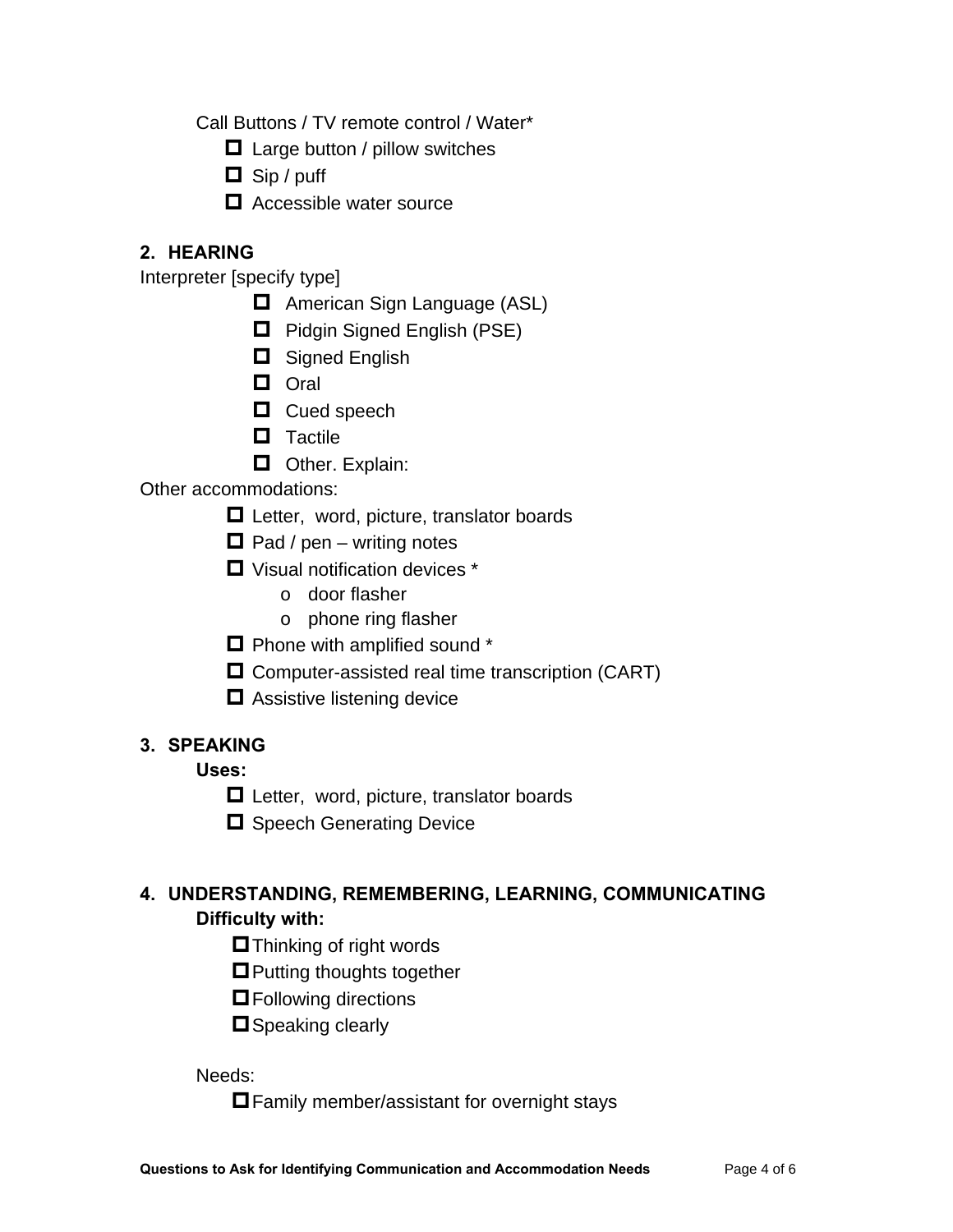# **5. ACCESS TO PRINT MATERIALS:**

- $\Box$  Large print (specify font size  $\rule{1em}{0.15mm}$ )
- Electronic text/disk/CD-ROM/Flash drive
- Audio Recording (CD, MP3, tape)
- **D** Braille
- $\Box$  Qualified note taker
- **Qualified Reader** 
	- o Completing forms

# **6. TO USE THE PHONE I WILL NEED:\***

- $T$ TTY
- □ Cordless
- $\Box$  Large buttons
- $\Box$  Speaker phone hands free phone
- $\square$  Speed dialing
- $\Box$  Amplified volume and loud ringer
- $\Box$  Flashing light device (indicates telephone is ringing)
- **D** Other:

# **7. MISCELLANEOUS:**

- $\Box$  Longer appointment
	- Reason:
- Dietary\*
	- Specify:
- $\Box$  Ask if there are any additional needs that may affect her/his care.\*

# **PREFERRED COMMUNICATION: IDENTIFIES METHODS BY WHICH PATIENTS WANT TO RECEIVE COMMUNICATIONS AND INFORMATION:**

# **8. PREFERS TO RECEIVE INFORMATION REGARDING APPOINTMENTS, TEST RESULTS, ETC**

- **D** USPS mail
- **D** Email
- **D** Voice mail